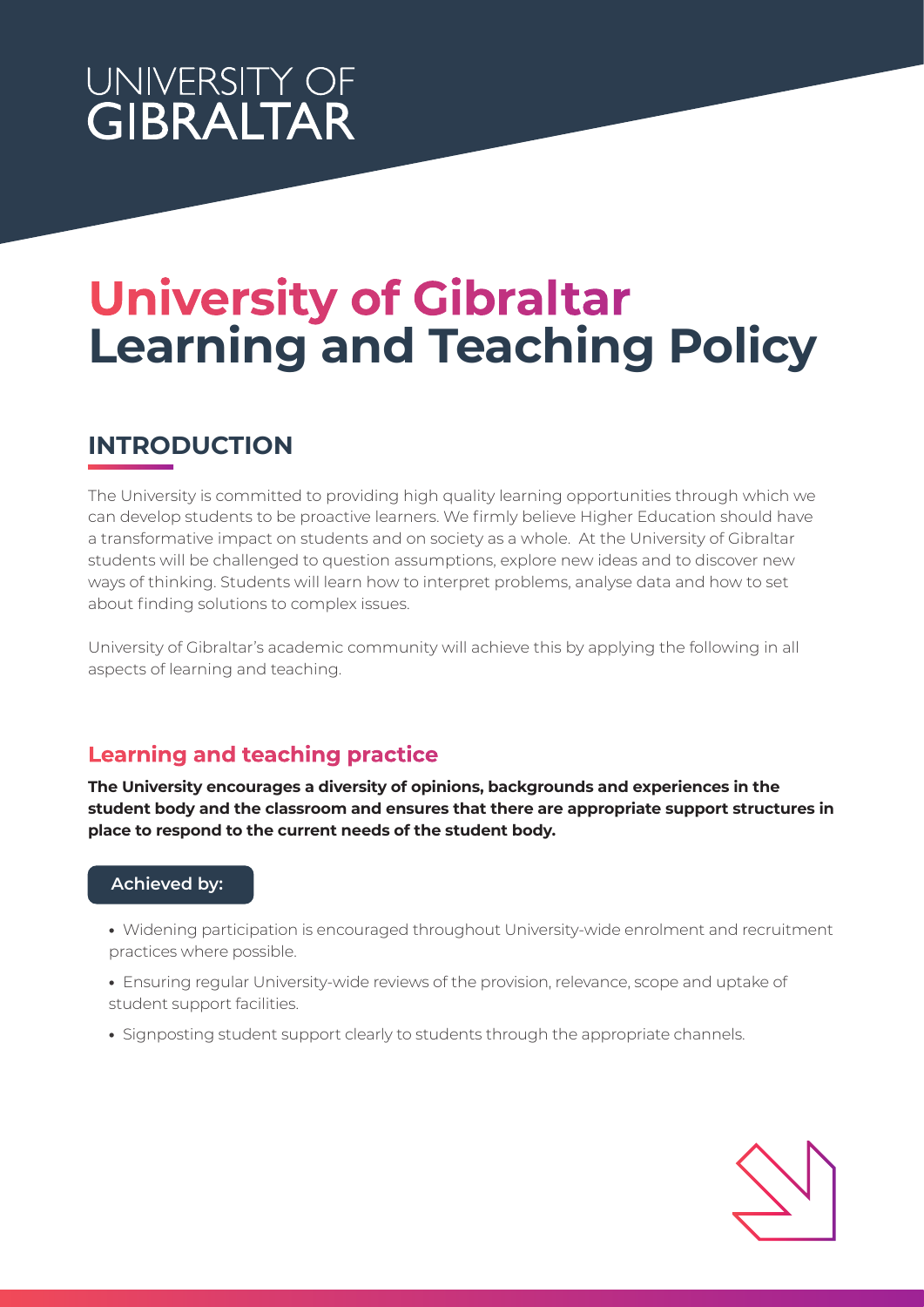### **Student experience**

#### **Students are provided with a learning experience which is designed to optimise their academic and personal potential.**

#### **Achieved by:**

**•** Designing academic programmes to provide an inclusive learning environment, using a variety of learning, teaching and assessment tools, resulting in learning opportunities which are varied, relevant and accessible.

**•** Delivering learning opportunities through class sizes which enable students' individual voices to be heard and allowing teaching staff to provide tailored support when needed.

**•** Facilitating self-directed, independent study which is built in to the programme design, as a recurring theme.

**•** Equipping students with the required study skills and knowledge of good academic practice to enable them to succeed in their academic learning.

**•** Sourcing programme content from a range of relevant sources, including academic text books, published journal articles and professional resources.

- Having formative and summative assessments that directly support students' learning, allowing them to reflect on the application of their knowledge and skills.
- Ensuring feedback on assessment is timely and aimed at providing students with the opportunity to improve on their knowledge for upcoming assessments.

**Students are encouraged to be active partners in the student learning experience. Their collective opinions and feedback are valued and widely used by the University as part of our Quality Enhancement practices and procedures.**

#### **Achieved by:**

**•** Having at least one elected student representative on all programmes, trained by the University in their role.

**•** Actively encouraging students to feedback throughout their student journey through the inclusion of feedback surveys and student staff dialogue.

**•** Providing regular opportunities for programme feedback, and actions taken as a result, to be discussed through SSLC, programme meetings and outcomes which are part of the evaluation and monitoring processes for modules and programmes.